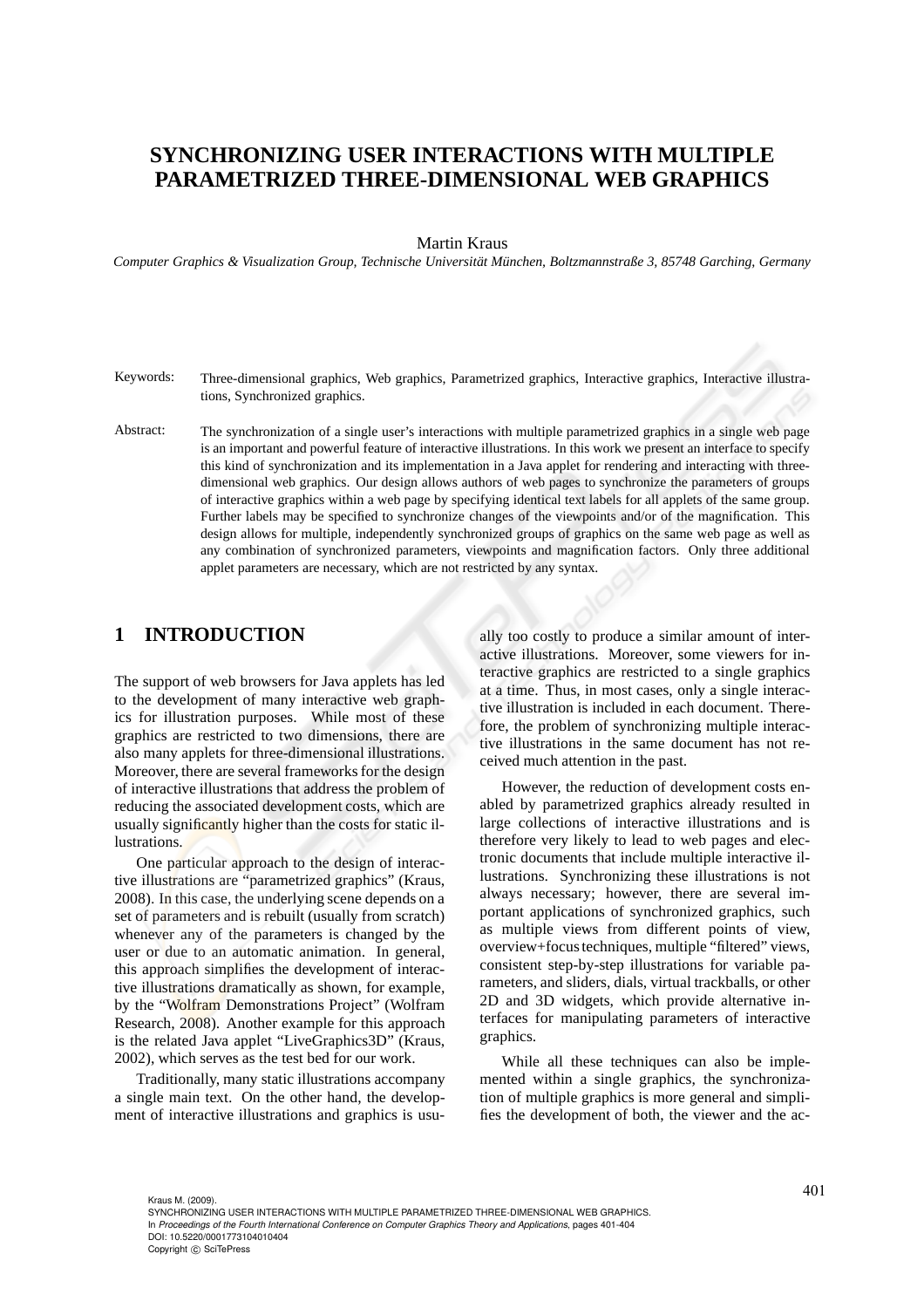tual content. Moreover, side-by-side comparisons of graphics embedded in hypermedia documents are often preferable for presentation purposes and can only be achieved by synchronizing multiple graphics.

In this work, we developed an interface to specify the synchronization of multiple illustrations by analyzing basic properties and requirements of the synchronization mechanism. This allowed us to reduce the interface to the definition of a few (optional) labels per graphics. These text labels are not subject to any syntax; thus, no syntax errors are possible and authors do not have to learn any syntax rules or restrictions. Instead, the labels may be chosen arbitrarily and are only tested for equality. We also present a prototypical implementation of this interface within the Java applet LiveGraphics3D.

### **2 RELATED WORK**

A survey of approaches to interactive illustrations in electronic documents has been published by Kraus (Kraus, 2008) with particular emphasis on the implementation of parametrized graphics within the Java applet LiveGraphics3D (Kraus, 2002), which renders Mathematica graphics (Wolfram, 2003) with several restrictions. The "Wolfram Demonstrations Project" (Wolfram Research, 2008) provides a web platform to archive and distribute more general interactive parametrized graphics than supported by LiveGraphics3D, i.e., arbitrary Mathematica graphics (Wolfram, 2003).

Communication between Java applets, which is necessary for synchronization, has been discussed, for example, by Andrew Meckler (Meckler, 1997) and has been implemented in various Java applets for interactive web graphics, e.g., "Jmol" (Jmol, 2008) and "Modern CA" (ModernCA, 2008).

## **3 SYNCHRONIZING PARAMETRIZED GRAPHICS**

There are various ways of specifying synchronizations of interactive graphics, which differ significantly in the syntactical overhead as well as in their expressive power regarding the specification of different kinds of synchronizations, e.g., master-slave relations or selective synchronization of particular state variables.

In this section, we first discuss some features of the synchronization of parametrized graphics, which are particularly important since they determine the required expressive power of an interface for the specification of synchronized graphics. Based on this discussion, we develop the structure of our proposed interface.

### **3.1 Properties of the Synchronization**

#### **3.1.1 Symmetric vs. Asymmetric Synchronization**

If the interface only allows for the specification of symmetric synchronizations of parametrized graphics, no "master-slave" relation can be specified, where one graphics, the "master," is manipulated and a second graphics, the "slave," follows the changes while manipulations of the "slave" are not forwarded to the "master." However, in almost all actual scenarios symmetric synchronizations are sufficient as can be shown by considering the following two cases:

- 1. The "slave" cannot be manipulated. In this case, there is no difference between a symmetric synchronization and a "master-slave" synchronization because the "slave" never produces events that have to be synchronized.
- 2. The "slave" can be manipulated. In this case, there is a clear difference between a symmetric synchronization and a "master-slave" synchronization. In particular, there are some disadvantages of the latter: Firstly, the states of the "slave" and the "master" may be different, i.e., unsynchronized. And secondly, if the states of the two graphics are different and the "master" is manipulated, the state of the "slave" changes discontinuously due to the synchronization. Thus, this scenario is usually highly undesirable.

We conclude that the "master-slave" synchronization of parametrized graphics is unnecessary since it is either indistinguishable from a symmetric synchronization or results in inconsistent states and discontinuously changes of the state of the "slave."

#### **3.1.2 Independently Synchronized Groups**

Suppose there are four graphics *A*, *B*, *C*, and *D* in a single document. (See also Figure 1.) In many cases, only a subset of all graphics should be synchronized, which might, however, consist of more than two graphics. It is also conceivable that multiple subsets should be synchronized independently, for example, it might be necessary to synchronize the pair  ${A, C}$  independently of the pair  ${B, D}$ . Thus, it is necessary to allow for the specification of any number of independently synchronized subsets of any size.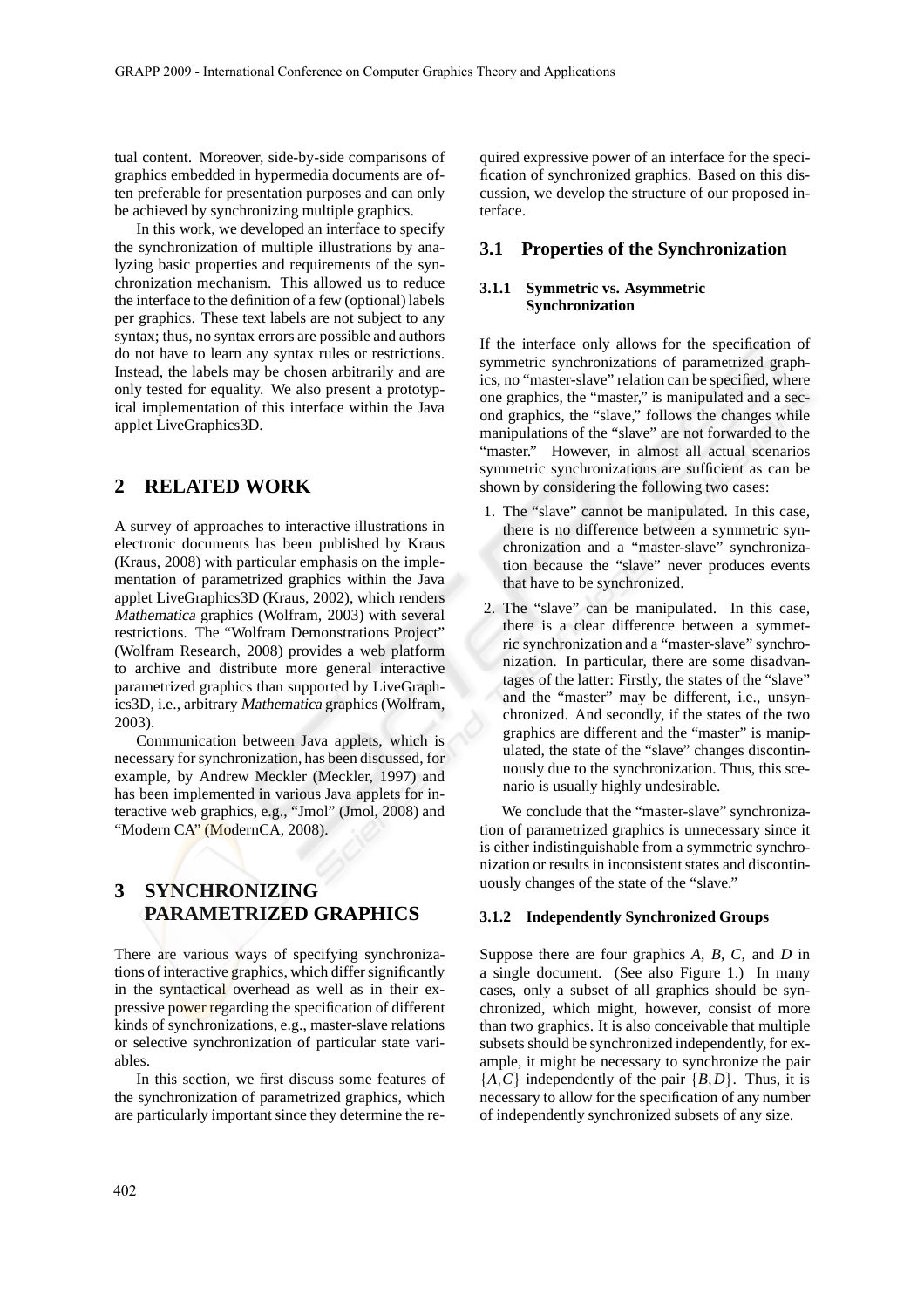#### SYNCHRONIZING USER INTERACTIONS WITH MULTIPLE PARAMETRIZED THREE-DIMENSIONALWEB **GRAPHICS**



Figure 1: In this example, graphics *A*, *B*, and *C* synchronize camera parameters since they specify identical camera labels  $c_A = c_B = c_C$ ; graphics *A* and *C* synchronize graphics parameters (because  $g_A = g_C$ ) and graphics *B* and *D* synchronize their graphics parameters independently  $(g_B =$ *gD*).

However, it is not necessary to be able to specify intersecting subsets, e.g., the pairs  $\{A, B\}$  and  $\{B, C\}$ , because the specification of intersecting subsets can always be replaced by specifying the union of these subsets, in our example  $\{A, B, C\}$ , due to the implied synchronization of all elements of the intersecting subsets.

#### **3.1.3 Synchronized State Variables**

Depending on the functionality offered by a renderer for parametrized graphics, several groups of state variables should by independently synchronizable, for example, camera parameters, parameters of the graphics, or a time parameter for animations.

However, in several scenarios it is preferable to synchronize only a subset of the camera parameters. For example, the field of view should usually not be synchronized between a focused view and the corresponding overview while other camera parameters should be synchronized.

The synchronization of parameters of multiple graphics requires the specification of corresponding parameters of these graphics. However, assuming that the author of a web page has full control over the included graphics, the easiest way to specify correspondences between parameters is naming them identically in all included graphics.

For animations, it is preferable to introduce a time parameter with a user-specified name. Thus, the time variable of an animation can be synchronized with any other parameter of another graphics just by choosing identical names.



Figure 2: Initial rendering of three synchronized applets.



Figure 3: Rendering of the three applets in Figure 2 after the point in the left-most applet has been dragged to change the variable x and the right-most applet has been rotated to change the camera parameters. The applet in the middle is synchronized with both changes.

### **3.2 Specifying Synchronized Graphics**

Based on the requirements discussed in the previous section, we conclude that for each document a set of non-intersecting sets of synchronized graphics has to be specified for each group of synchronized state variables (e.g., camera parameters, graphics parameters, or time).

We propose to specify these sets by specifying a label for each group of state variables and each graphics. If the labels of two (or more) graphics for the same group of state variables are identical, these state variables are synchronized. An example with two groups of state variables (camera parameters and graphics parameters) is illustrated in Figure 1.

There are several advantages of this interface in comparison to previously presented interfaces for the specification of synchronizations (Jmol, 2008; ModernCA, 2008):

- The specification is completely symmetric: all graphics are treated the same way.
- For each group of state variables, any number of non-intersecting sets of graphics can be specified without the need to specify lists of graphics.
- There is no need to name graphics nor to reference graphics by any other means.
- There is no possibility for syntax errors or any other inconsistencies (if labels are not identical, there is just no synchronization).

Furthermore, the design is easily extensible for additional groups of state variables by introducing additional labels and no additional syntax has to be learned by authors of web pages.